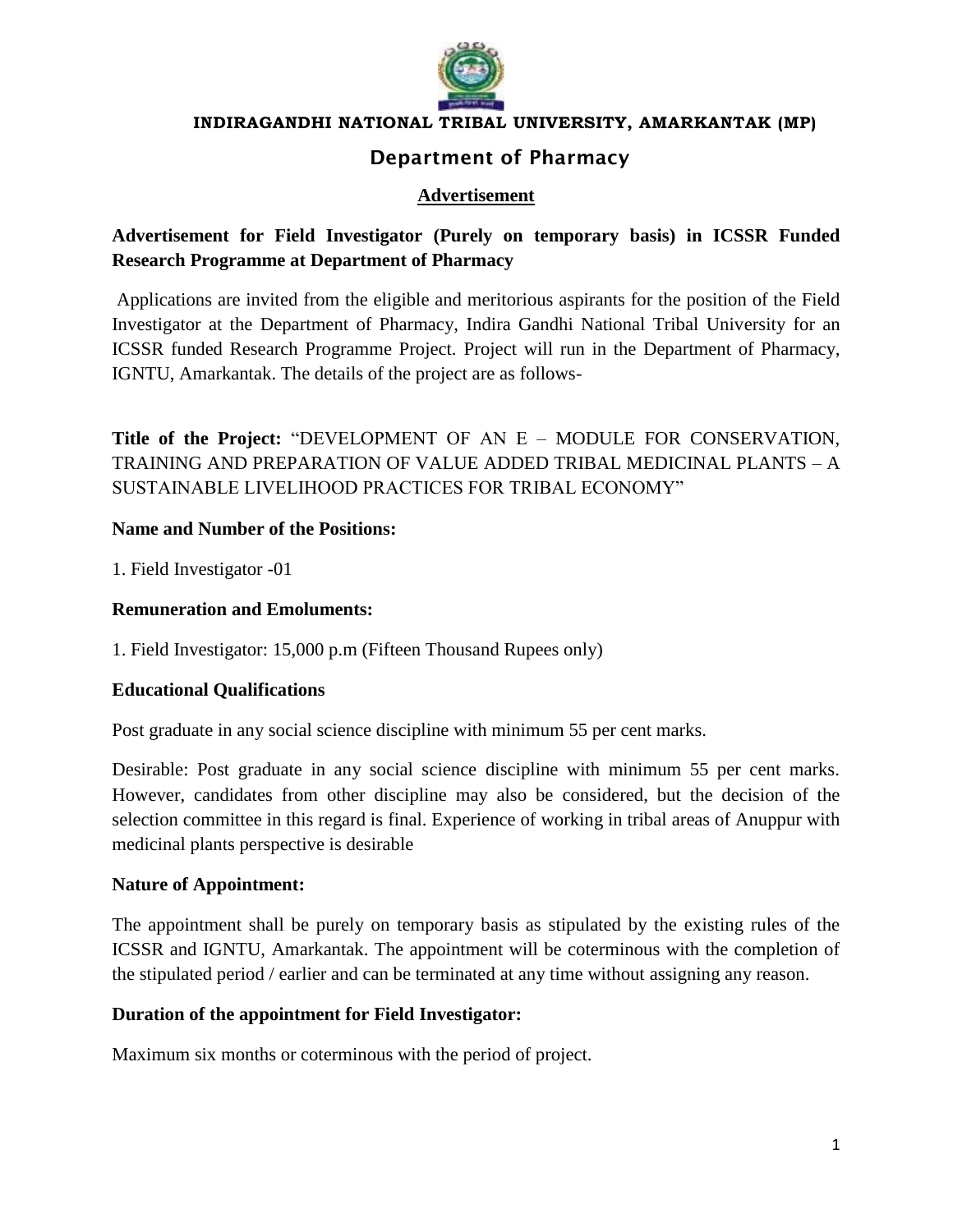### **Walk-in-interview:**

Interested candidates, fulfilling all requisite qualifications may attend walk-in interview on  $12<sup>th</sup>$ November, 2021 (Time: 11.00AM-4.00PM) along with latest CV and copies of relevant academic documents/experience certificates/testimonials/etc either physically to Department of Pharmacy, IGNTU or online via link provided below.

On-line Walk-in-interview details

**Date & Time:** November 12<sup>th</sup>, 2021 (Friday), Timings: 11:00am – 4:00pm

Google Meet joining info

Video call link: https://meet.google.com/rbw-wgkr-zav

Or dial: (US) +1 650-781-1534 PIN: 411 159 540#

**Venue:** Department of Pharmacy, Indira Gandhi National Tribal University, Amarkantak (M.P.)

## **General Instructions:**

- 1. The post is purely on temporary basis. The selected candidate shall have no claim for appointment on regular basis by virtue of being appointed on temporary basis.
- 2. The engagement is only for project period and project requirement.
- 3. Qualifications are relaxable at the discretion of the selection committee only.
- 4. Reservation rules shall be followed as per Govt. of India Norms.
- 5. The candidate who fulfills the requirements may attend the walk-in-interview (may be arranged through online video conference due to covid-19 pandemic) along with curriculum vitae and original documents, self-attested photocopies of certificates of qualifications, experience, mark sheets, birth certificate, and caste certificates, two passport size photographs for submission at the time of Interview.
- 6. Applicants appearing with incomplete documents will not be entertained for the interview
- 7. The statutory provision for relaxing of age, minimum qualification, experience etc., prescribed in the case of candidates belonging to SC/ST/OBC/PWD categories will be made applicable to them.
- 8. The candidate, if employed with any Autonomous/Government or private sector may produce NOC from their employer at the time of the interview.
- 9. The competent authority reserves the right to postpone/ cancel the walk-in-interview at any stage.
- 10. The candidate shall report for walk-in-interview or through video conferencing/online mode due to current situation of lockdown in the country due to COVID-19
- 11. Interested candidates may also in their own interest ensure that they fulfill the eligibility conditions. Ineligible candidates will not be allowed to appear for interview. Verification of documents will be done before interview.